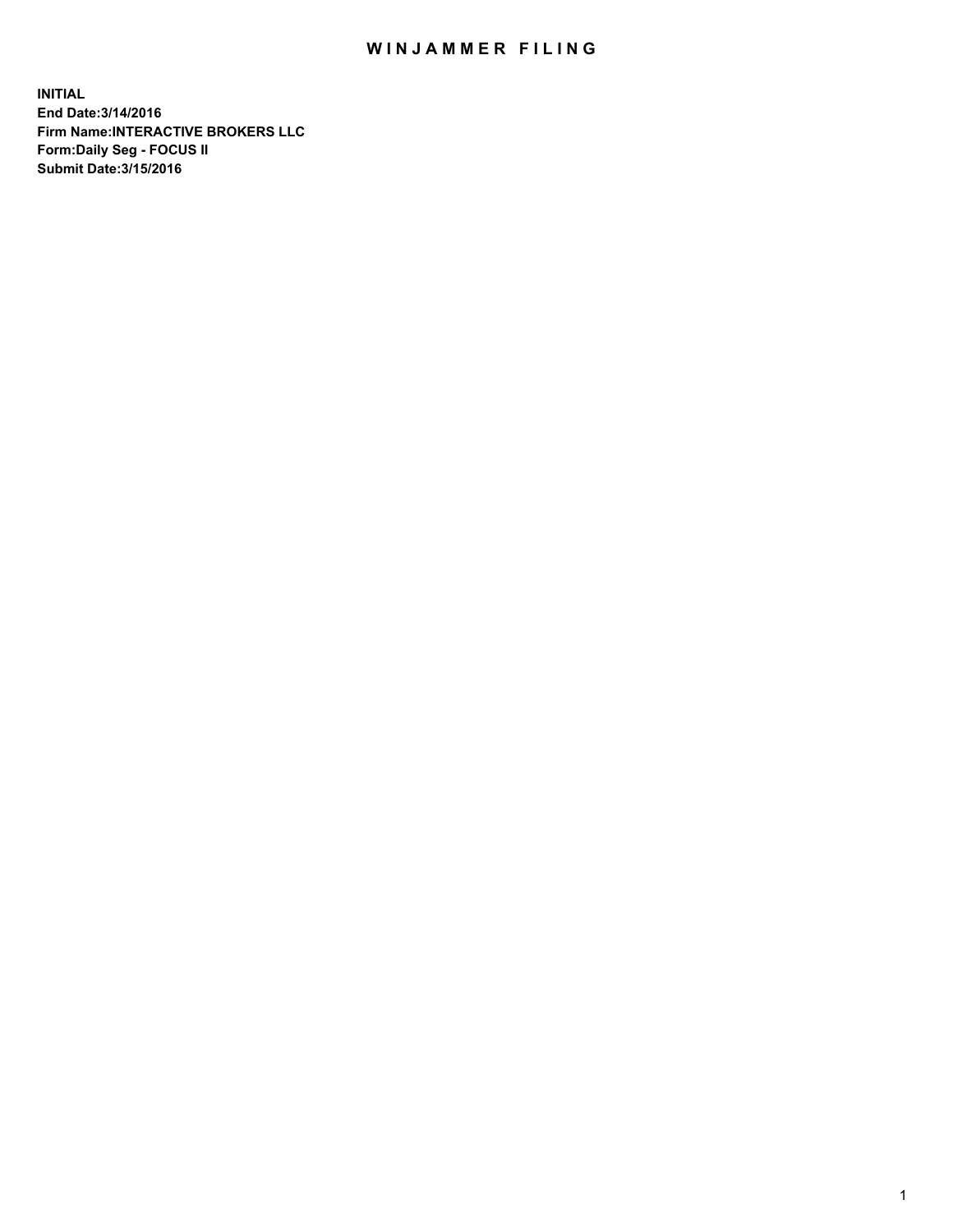## **INITIAL End Date:3/14/2016 Firm Name:INTERACTIVE BROKERS LLC Form:Daily Seg - FOCUS II Submit Date:3/15/2016 Daily Segregation - Cover Page**

| Name of Company<br><b>Contact Name</b><br><b>Contact Phone Number</b><br><b>Contact Email Address</b>                                                                                                                                                                                                                          | <b>INTERACTIVE BROKERS LLC</b><br><b>Alex Parker</b><br>203-618-7738<br>aparker@interactivebrokers.com |
|--------------------------------------------------------------------------------------------------------------------------------------------------------------------------------------------------------------------------------------------------------------------------------------------------------------------------------|--------------------------------------------------------------------------------------------------------|
| FCM's Customer Segregated Funds Residual Interest Target (choose one):<br>a. Minimum dollar amount: ; or<br>b. Minimum percentage of customer segregated funds required:% ; or<br>c. Dollar amount range between: and; or<br>d. Percentage range of customer segregated funds required between:% and%.                         | <u>0</u><br>155,000,000 245,000,000<br><u>00</u>                                                       |
| FCM's Customer Secured Amount Funds Residual Interest Target (choose one):<br>a. Minimum dollar amount: ; or<br>b. Minimum percentage of customer secured funds required:% ; or<br>c. Dollar amount range between: and; or<br>d. Percentage range of customer secured funds required between:% and%.                           | <u>0</u><br>80,000,000 120,000,000<br>0 <sub>0</sub>                                                   |
| FCM's Cleared Swaps Customer Collateral Residual Interest Target (choose one):<br>a. Minimum dollar amount: ; or<br>b. Minimum percentage of cleared swaps customer collateral required:% ; or<br>c. Dollar amount range between: and; or<br>d. Percentage range of cleared swaps customer collateral required between:% and%. | <u>0</u><br>0 <sub>0</sub><br>0 <sub>0</sub>                                                           |

Attach supporting documents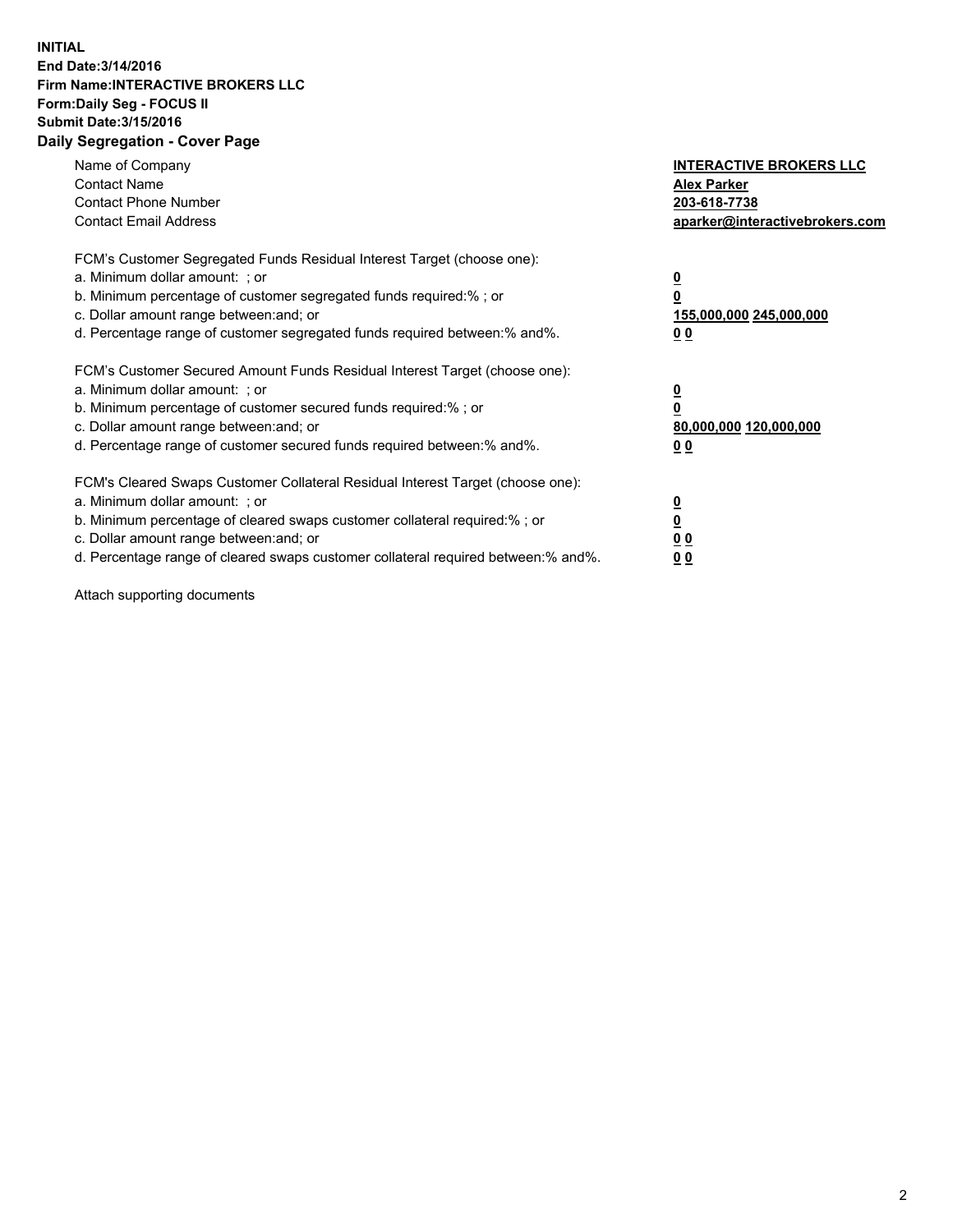## **INITIAL End Date:3/14/2016 Firm Name:INTERACTIVE BROKERS LLC Form:Daily Seg - FOCUS II Submit Date:3/15/2016 Daily Segregation - Secured Amounts**

|     | Daily Jegregation - Jeculed Aniounts                                                                       |                                  |
|-----|------------------------------------------------------------------------------------------------------------|----------------------------------|
|     | Foreign Futures and Foreign Options Secured Amounts                                                        |                                  |
|     | Amount required to be set aside pursuant to law, rule or regulation of a foreign                           | $0$ [7305]                       |
|     | government or a rule of a self-regulatory organization authorized thereunder                               |                                  |
| 1.  | Net ledger balance - Foreign Futures and Foreign Option Trading - All Customers                            |                                  |
|     | A. Cash                                                                                                    | 296,498,836 [7315]               |
|     | B. Securities (at market)                                                                                  | 0 [7317]                         |
| 2.  | Net unrealized profit (loss) in open futures contracts traded on a foreign board of trade                  | 11,982,604 [7325]                |
| 3.  | Exchange traded options                                                                                    |                                  |
|     | a. Market value of open option contracts purchased on a foreign board of trade                             | <b>52,316</b> [7335]             |
|     | b. Market value of open contracts granted (sold) on a foreign board of trade                               | -52,224 [7337]                   |
| 4.  | Net equity (deficit) (add lines 1.2. and 3.)                                                               | 284,516,324 [7345]               |
| 5.  | Account liquidating to a deficit and account with a debit balances - gross amount                          | 330,601 [7351]                   |
|     | Less: amount offset by customer owned securities                                                           | 0 [7352] 330,601 [7354]          |
| 6.  | Amount required to be set aside as the secured amount - Net Liquidating Equity                             | 284,846,925 [7355]               |
|     | Method (add lines 4 and 5)                                                                                 |                                  |
| 7.  | Greater of amount required to be set aside pursuant to foreign jurisdiction (above) or line                | 284,846,925 [7360]               |
|     | 6.                                                                                                         |                                  |
|     | FUNDS DEPOSITED IN SEPARATE REGULATION 30.7 ACCOUNTS                                                       |                                  |
| 1.  | Cash in banks                                                                                              |                                  |
|     | A. Banks located in the United States                                                                      | $0$ [7500]                       |
|     | B. Other banks qualified under Regulation 30.7                                                             | 0 [7520] 0 [7530]                |
| 2.  | Securities                                                                                                 |                                  |
|     | A. In safekeeping with banks located in the United States                                                  | 335,484,618 [7540]               |
|     | B. In safekeeping with other banks qualified under Regulation 30.7                                         | 0 [7560] 335,484,618 [7570]      |
| 3.  | Equities with registered futures commission merchants                                                      |                                  |
|     | A. Cash                                                                                                    | $0$ [7580]                       |
|     | <b>B.</b> Securities                                                                                       | $0$ [7590]                       |
|     | C. Unrealized gain (loss) on open futures contracts                                                        | $0$ [7600]                       |
|     | D. Value of long option contracts                                                                          | $0$ [7610]                       |
|     | E. Value of short option contracts                                                                         | 0 [7615] 0 [7620]                |
| 4.  | Amounts held by clearing organizations of foreign boards of trade                                          |                                  |
|     | A. Cash                                                                                                    | $0$ [7640]                       |
|     | <b>B.</b> Securities                                                                                       | $0$ [7650]                       |
|     | C. Amount due to (from) clearing organization - daily variation                                            | $0$ [7660]                       |
|     | D. Value of long option contracts                                                                          | $0$ [7670]                       |
|     | E. Value of short option contracts                                                                         | 0 [7675] 0 [7680]                |
| 5.  | Amounts held by members of foreign boards of trade                                                         |                                  |
|     | A. Cash                                                                                                    | 70,420,141 [7700]                |
|     | <b>B.</b> Securities                                                                                       | $0$ [7710]                       |
|     | C. Unrealized gain (loss) on open futures contracts                                                        | $-7,373,446$ [7720]              |
|     | D. Value of long option contracts                                                                          | 52,318 [7730]                    |
|     | E. Value of short option contracts                                                                         | -52,224 [7735] 63,046,789 [7740] |
| 6.  | Amounts with other depositories designated by a foreign board of trade                                     | 0 [7760]                         |
| 7.  | Segregated funds on hand                                                                                   | $0$ [7765]                       |
| 8.  | Total funds in separate section 30.7 accounts                                                              | 398,531,407 [7770]               |
| 9.  | Excess (deficiency) Set Aside for Secured Amount (subtract line 7 Secured Statement<br>Page 1 from Line 8) | 113,684,482 [7380]               |
| 10. | Management Target Amount for Excess funds in separate section 30.7 accounts                                | 80,000,000 [7780]                |
| 11. | Excess (deficiency) funds in separate 30.7 accounts over (under) Management Target                         | 33,684,482 [7785]                |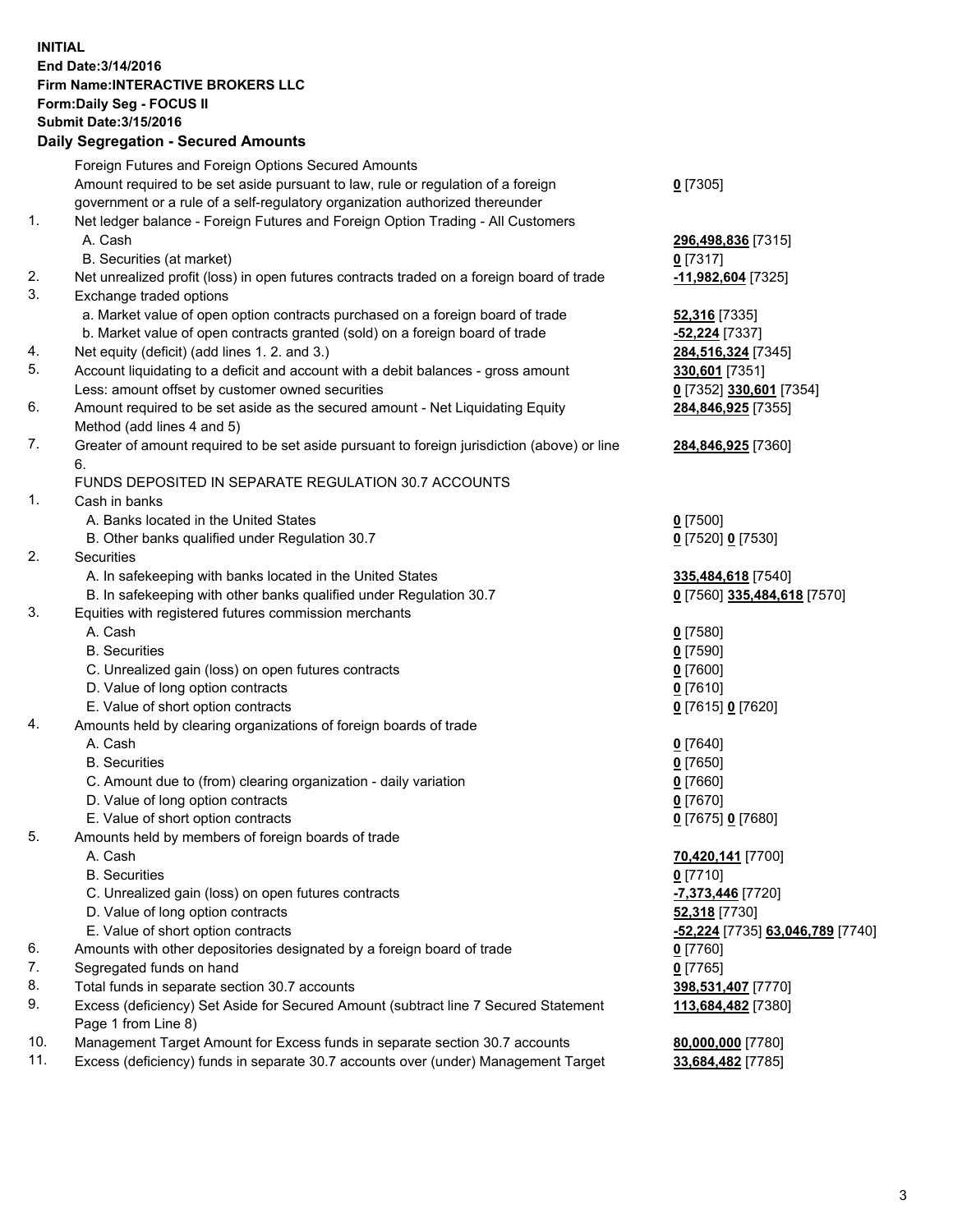**INITIAL End Date:3/14/2016 Firm Name:INTERACTIVE BROKERS LLC Form:Daily Seg - FOCUS II Submit Date:3/15/2016 Daily Segregation - Segregation Statement** SEGREGATION REQUIREMENTS(Section 4d(2) of the CEAct) 1. Net ledger balance A. Cash **2,744,826,022** [7010] B. Securities (at market) **0** [7020] 2. Net unrealized profit (loss) in open futures contracts traded on a contract market **-78,637,273** [7030] 3. Exchange traded options A. Add market value of open option contracts purchased on a contract market **137,253,556** [7032] B. Deduct market value of open option contracts granted (sold) on a contract market **-207,175,417** [7033] 4. Net equity (deficit) (add lines 1, 2 and 3) **2,596,266,888** [7040] 5. Accounts liquidating to a deficit and accounts with debit balances - gross amount **86,405** [7045] Less: amount offset by customer securities **0** [7047] **86,405** [7050] 6. Amount required to be segregated (add lines 4 and 5) **2,596,353,293** [7060] FUNDS IN SEGREGATED ACCOUNTS 7. Deposited in segregated funds bank accounts A. Cash **188,015,338** [7070] B. Securities representing investments of customers' funds (at market) **1,637,690,558** [7080] C. Securities held for particular customers or option customers in lieu of cash (at market) **0** [7090] 8. Margins on deposit with derivatives clearing organizations of contract markets A. Cash **39,910,191** [7100] B. Securities representing investments of customers' funds (at market) **1,025,434,760** [7110] C. Securities held for particular customers or option customers in lieu of cash (at market) **0** [7120] 9. Net settlement from (to) derivatives clearing organizations of contract markets **-5,039,971** [7130] 10. Exchange traded options A. Value of open long option contracts **137,239,899** [7132] B. Value of open short option contracts **-207,161,408** [7133] 11. Net equities with other FCMs A. Net liquidating equity **0** [7140] B. Securities representing investments of customers' funds (at market) **0** [7160] C. Securities held for particular customers or option customers in lieu of cash (at market) **0** [7170] 12. Segregated funds on hand **0** [7150] 13. Total amount in segregation (add lines 7 through 12) **2,816,089,367** [7180] 14. Excess (deficiency) funds in segregation (subtract line 6 from line 13) **219,736,074** [7190] 15. Management Target Amount for Excess funds in segregation **155,000,000** [7194] **64,736,074** [7198]

16. Excess (deficiency) funds in segregation over (under) Management Target Amount Excess